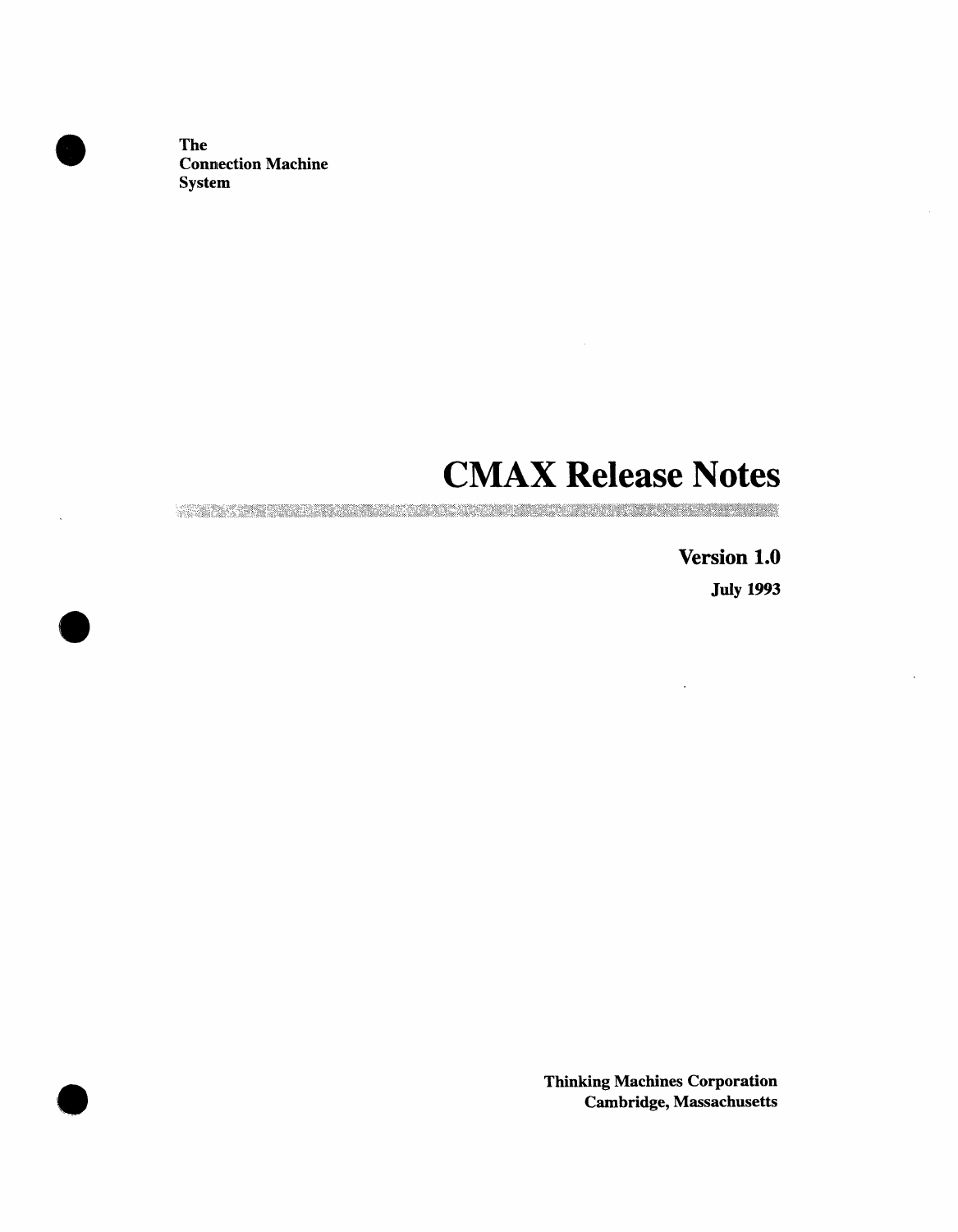The information in this document is subject to change without notice and should not be construed as a commitment by Thinking Machines Corporation. Thinking Machines reserves the right to make changes to any product described herein.

Although the information in this document has been reviewed and is believed to be reliable, Thinking Machines Corporation assumes no liability for errors in this document. Thinking Machines does not assume any liability arising from the application or use of any information or product described herein.

Connection Machine<sup>®</sup> is a registered trademark of Thinking Machines Corporation. CM, CM-2, CM-200, CM-5, CM-5 Scale 3, and DataVault are trademarks of Thinking Machines Corporation. CMOST, CMAX, and Prism are trademarks of Thinking Machines Corporation.  $C^*$ <sup>®</sup> is a registered trademark of Thinking Machines Corporation. Paris, \*Lisp, and CM Fortran are trademarks of Thinking Machines Corporation. CMMD, CMSSL, and CMX11 are trademarks of Thinking Machines Corporation. Scalable Computing (SC) is a trademark of Thinking Machines Corporation. Thinking Machines<sup>®</sup> is a registered trademark of Thinking Machines Corporation. CONVEX is a trademark of CONVEX Computer Corporation. Crav is a registered trademark of Cray Research, Inc. SPARC and SPARCstation are trademarks of SPARC International, Inc. Sun, Sun-4, and Sun Workstation are trademarks of Sun Microsystems, Inc. UNIX is a registered trademark of UNIX System Laboratories, Inc. The X Window System is a trademark of the Massachusetts Institute of Technology.

Copyright © 1993 by Thinking Machines Corporation. All rights reserved.

Thinking Machines Corporation 245 First Street Cambridge, Massachusetts 02142-1264  $(617)$  234-1000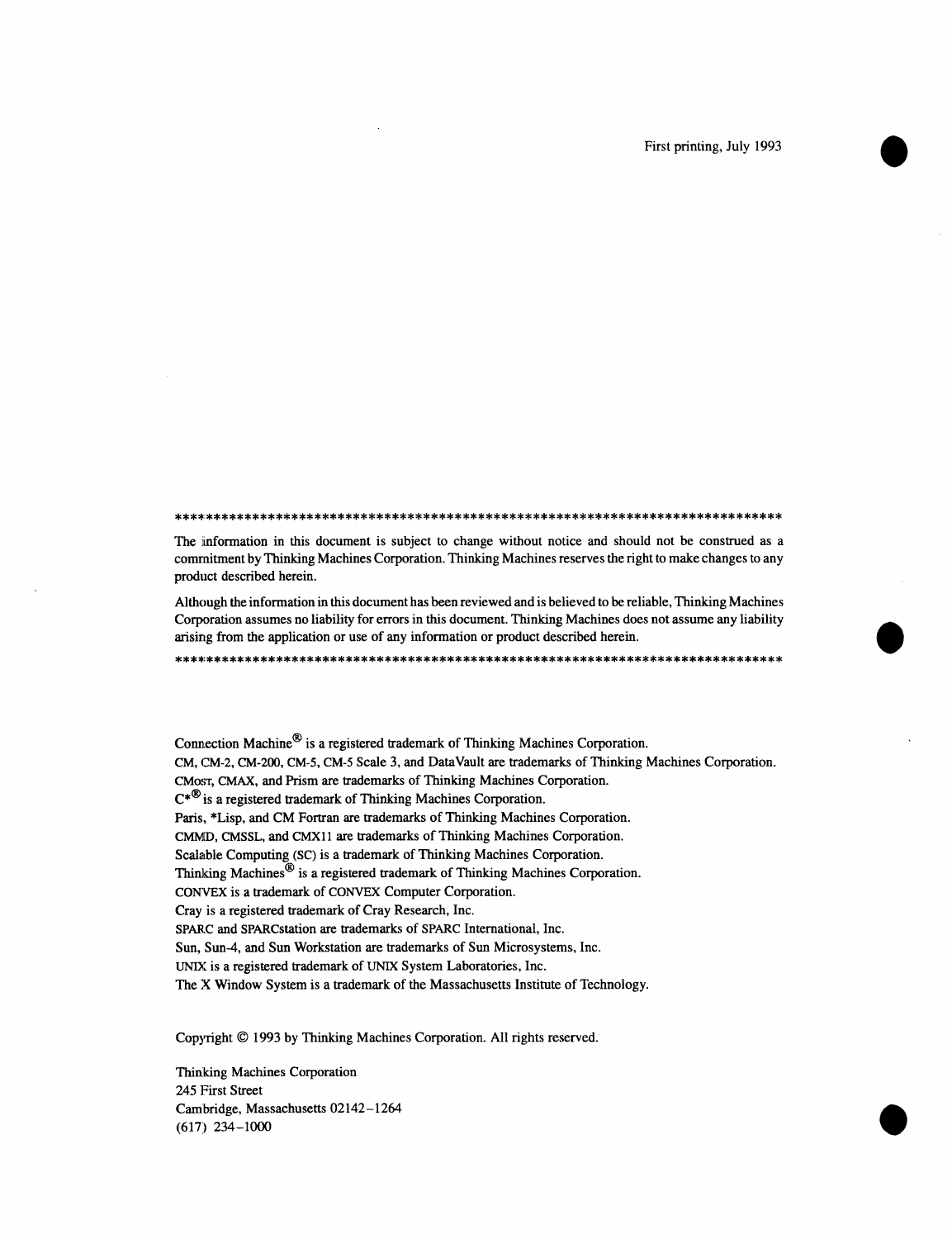### **Contents** VACE EXPRESSIVE PRODUCED AND DESCRIPTION OF THE CONTROL CONTROL INTO A REPORT OF THE CONTROL OF THE CONTROL OF

| 1 |  |                         |  |  |
|---|--|-------------------------|--|--|
|   |  |                         |  |  |
| 3 |  | 3                       |  |  |
|   |  |                         |  |  |
| 4 |  |                         |  |  |
|   |  | $\boldsymbol{4}$        |  |  |
|   |  | $\overline{\mathbf{4}}$ |  |  |
|   |  |                         |  |  |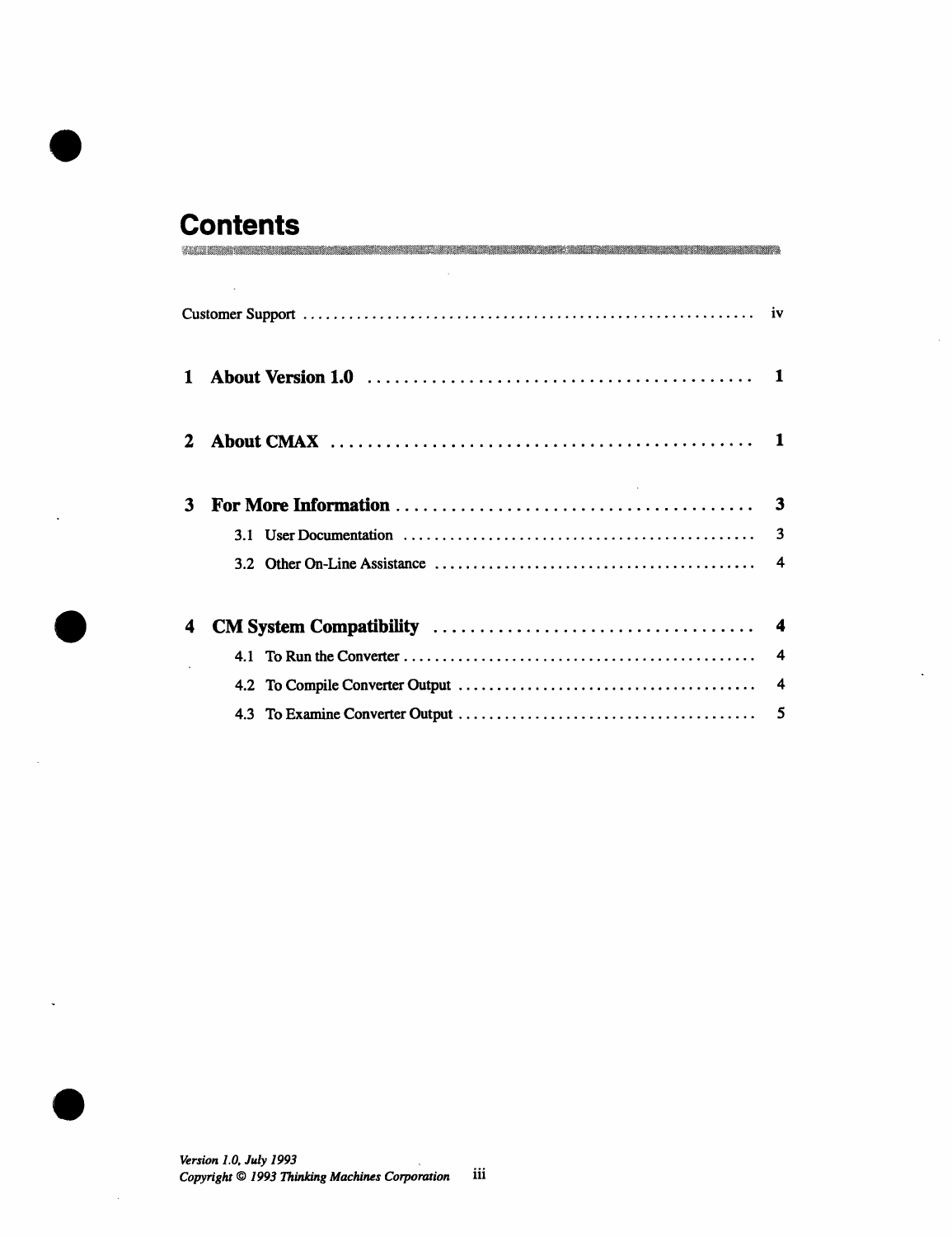### **Customer Support** A 1980 MINUTE A LONDON DE L'ANGUERRE DE L'ANGUERRE ANNE CONTRA MINUTE DE L'ANGUERRE DE L'ANGUERRE L'

Thinking Machines Customer Support encourages customers to report errors in Connection Machine operation and to suggest improvements in our products.

When reporting an error, please provide as much information as possible to help us identify and correct the problem. A code example that failed to execute, a session transcript, the record of a backtrace, or other such information can greatly reduce the time it takes Thinking Machines to respond to the report.

If your site has an applications engineer or a local site coordinator, please contact that person directly for support. Otherwise, please contact Thinking Machines' home office customer support staff:

| <b>Internet</b><br>Electronic Mail: | customer-support@think.com                                                                                          |
|-------------------------------------|---------------------------------------------------------------------------------------------------------------------|
| uucp<br>Electronic Mail:            | ames!think!customer-support                                                                                         |
| <b>U.S. Mail:</b>                   | Thinking Machines Corporation<br><b>Customer Support</b><br>245 First Street<br>Cambridge, Massachusetts 02142–1264 |
| <b>Telephone:</b>                   | $(617)$ 234-4000                                                                                                    |

**0**

**0**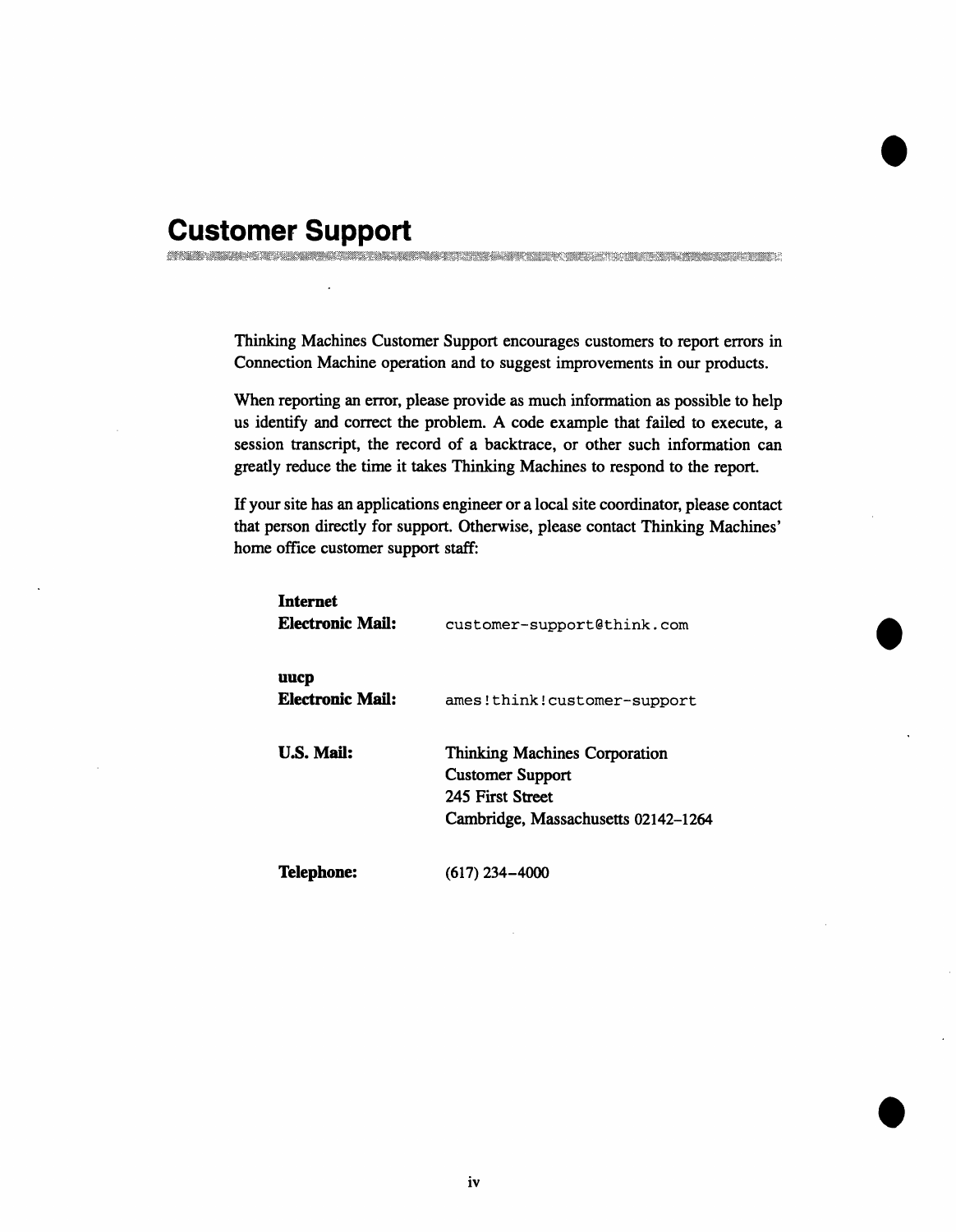# **CMAX Release Notes**

<u>The second complete the contract of the contract of the contract of the contract of the contract of the contract of the contract of the contract of the contract of the contract of the contract of the contract of the contr</u>

## **1 About Version 1.0**

Version 1.0 is the first final release of the CMAX Converter, after extensive field testing.

Field-test users who are upgrading to this final release will notice greater robustness but no significant changes in functionality in comparison with the last beta release. However, if you have CMAX subdirectories (containing packages and other CMAX-generated files) that were created under a field-test version, you should remove these directories and allow CMAX to create them anew under Version 1.0.

# **2 About CMAX**

 $CMAX$  — the CM Automated X-lator — is a tool that converts standard Fortran 77 into CM Fortran.

CMAX provides a convenient migration path for serial Fortran programs onto the massively parallel Connection Machine system, both for data parallel applications and for CM Fortran/CMMD message-passing applications. In addition, CMAX gives users the option of maintaining their software in Fortran 77 for maximum portability to multiple platforms, by serving as a "preprocessor" for routine CM Fortran compilation.

*0*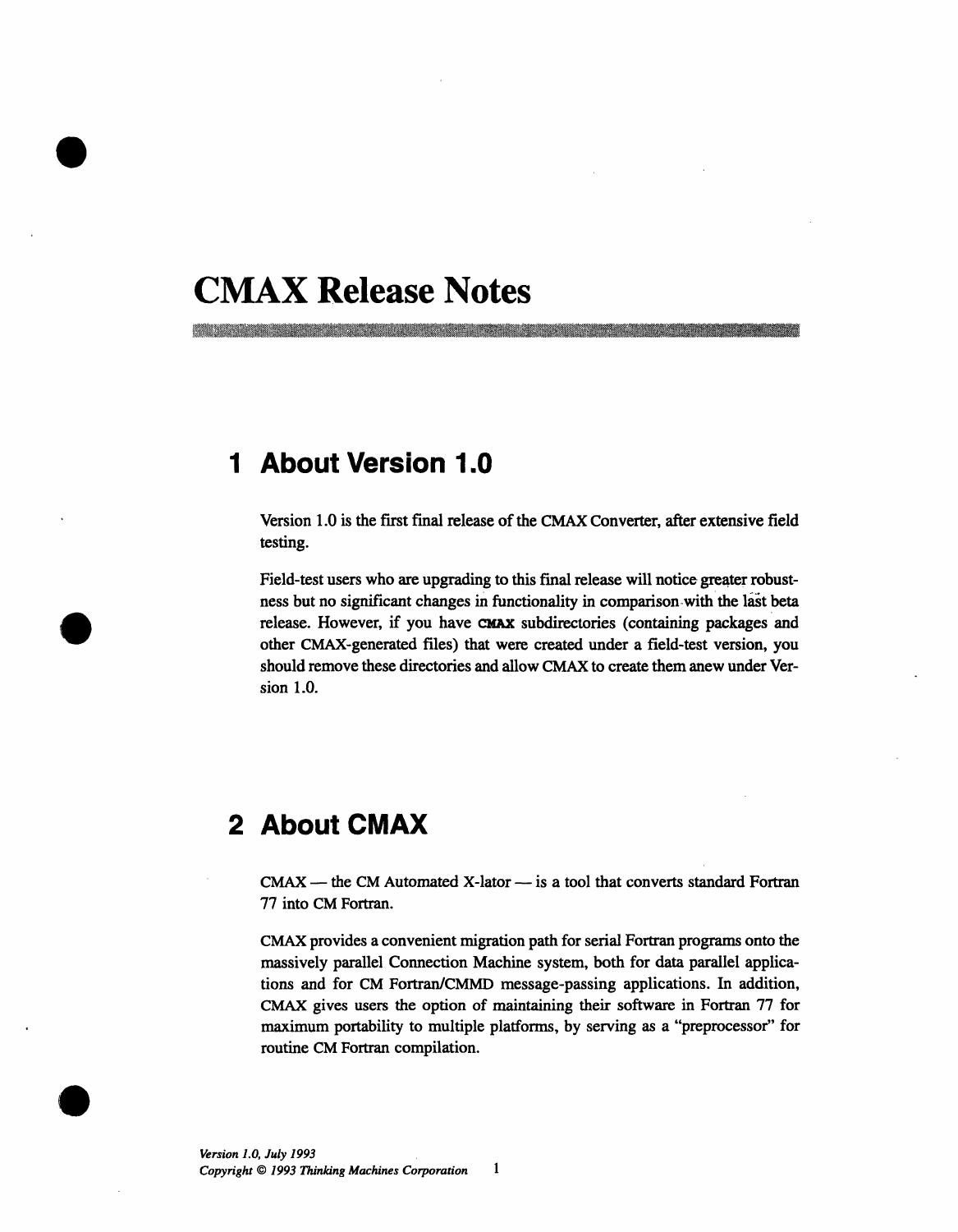The major capabilities of CMAX are:

- **\*** Do loop vectorization, which entails dependence analysis and a number of vectorization techniques (idiom recognition, loop fissioning, scalar promotion, and so on). Do loops in the input program become array operations in the output program.
- Generating array home directives, by which CMAX directs the CM Fortran compiler to allocate arrays either in the linear memory of the control processor or in the distributed memory of the parallel processing unit.
- \* For CM Fortran/CMMD programs, the *control processor* refers to each SPARC node in a CM-5 system; arrays are distributed across the four vector units associated with each node, and the vector units process the vectorized loops. CMAX output executes in this model as well as in the data parallel CM Fortran model.
- Interprocedural analysis and procedure cloning, by which CMAX enhances vectorization and also guarantees that its output meets CM Fortran requirements for passing distributed arrays as arguments (generating variants of procedures if necessary).
- The CMAX library, which provides convenient, portable Fortran 77 routines to express dynamic array allocation (and other operations not provided in Fortran 77). These library routines execute on any Fortran 77 system, and can be translated by CMAX into CM Fortran dynamic array allocation and other Fortran 90 features.

CMAX provides a convenient interface to the user. It is invoked either from a shell or from within the Prism development environment. Prism provides facilities for examining CMAX output and comparing it line-by-line with input. In addition, CMAX provides a number of command options and in-line directives that enable the user to control its actions and decision rules.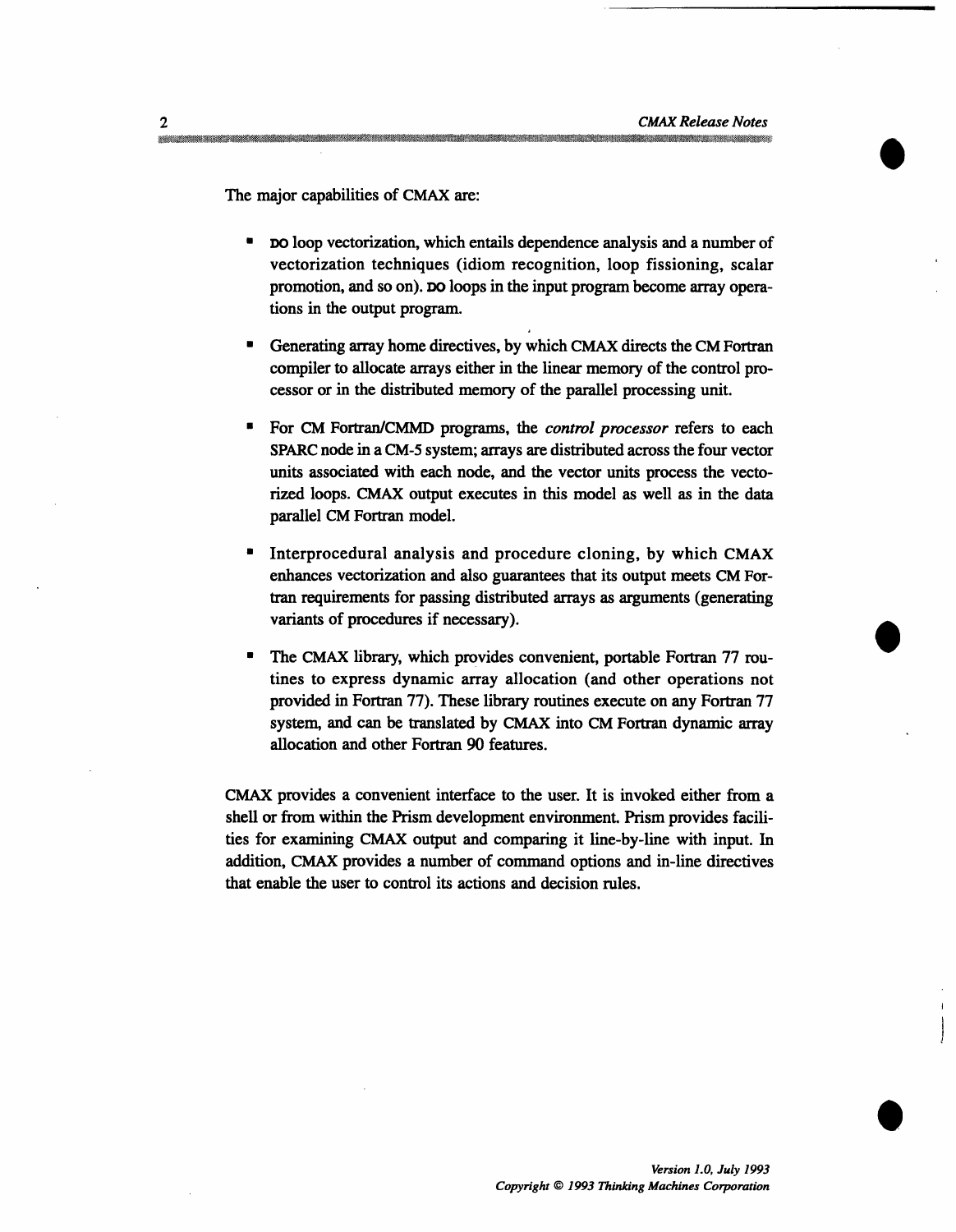# **3 For More Information**

## **3.1 User Documentation**

The following items can be found in /usr/doc on CM-5 systems, and in /usr/ cm/doc on CM-2/200 systems. See your system administrator for the location if these files have been moved.

*Using the CMAX Converter, Version 1.0, July 1993* 

This manual describes all the visible features of CMAX (its command options, directives, and library), as well as many of its internal conversion capabilities. It is available in hardcopy or on-line in postscript format.

\* **cmax-1.0.bugupdate**

This ASCII file reports all bugs known at the time of the release.

\* **cmax-1.0.releasenotes**

This file is an ASCII version of these release notes. The release notes are also available in postscript format and in hardcopy.

The following items are accessible from the CMOST or UNIX shell.

cmax command manual page

The man page is accessible via the command **man** on CM-5 systems and **cmman** on CM-2/200 systems. It describes the three cmax command modes (information, package operation, and package translation), as well as all the options, libraries, and other files supported.

cmax command option -Help

Invoking the cmax command with option **-Help** causes CMAX to display a list of all supported command modes and options.

: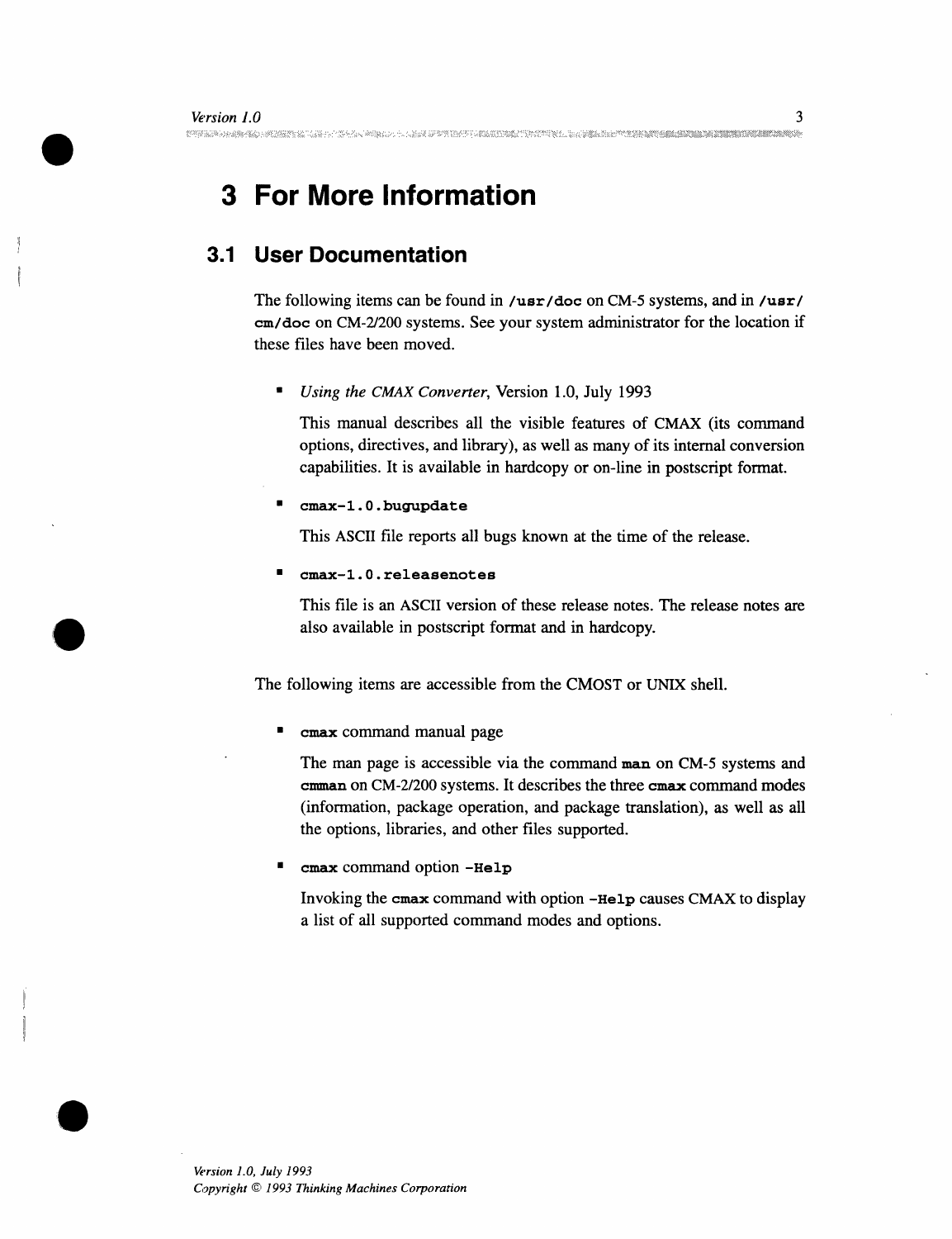### **3.2 Other On-Line Assistance**

The following items can be found in /usr/examples/cmax on CM-5 systems, and **/usr/cm/examples/cmax** on CM-2/200 systems:

- \* Sample makefiles for conversion and compilation, for both global CM Fortran and CM Fortran/CMMD ("nodal CM Fortran"). Some Fortran 77 .f files are included for trial conversions.
- Sample implementation of some Gnu Emacs utilities that help in the conversion process, including one that lets you view CMAX input, output, and explanatory notes in adjoining windows.
- Source code for the CMAX serial dynamic allocation library, which may be compiled for any Fortran 77 platform.

## **4 CM System Compatibility**

#### **4.1 To Run the Converter**

The CMAX Converter runs on a Sun-4 (SPARC) computer. This platform may be a CM-5 partition manager, a front end to a CM-200 or CM-2, or a suitably licensed standalone server.

#### **4.2 To Compile Converter Output**

The converter's output program can be compiled under any version of CM Fortran, from Version 1.2 onward.

The converter's output program can be compiled for any CM system - CM-5, CM-200, or CM-2 - and for any execution model (including the CM simulator and including nodal CM Fortran with CMMD message passing).

Some converter output needs to be linked with the CMAX library for the appropriate CM platform. See *Using the CMAX Converter* for information.